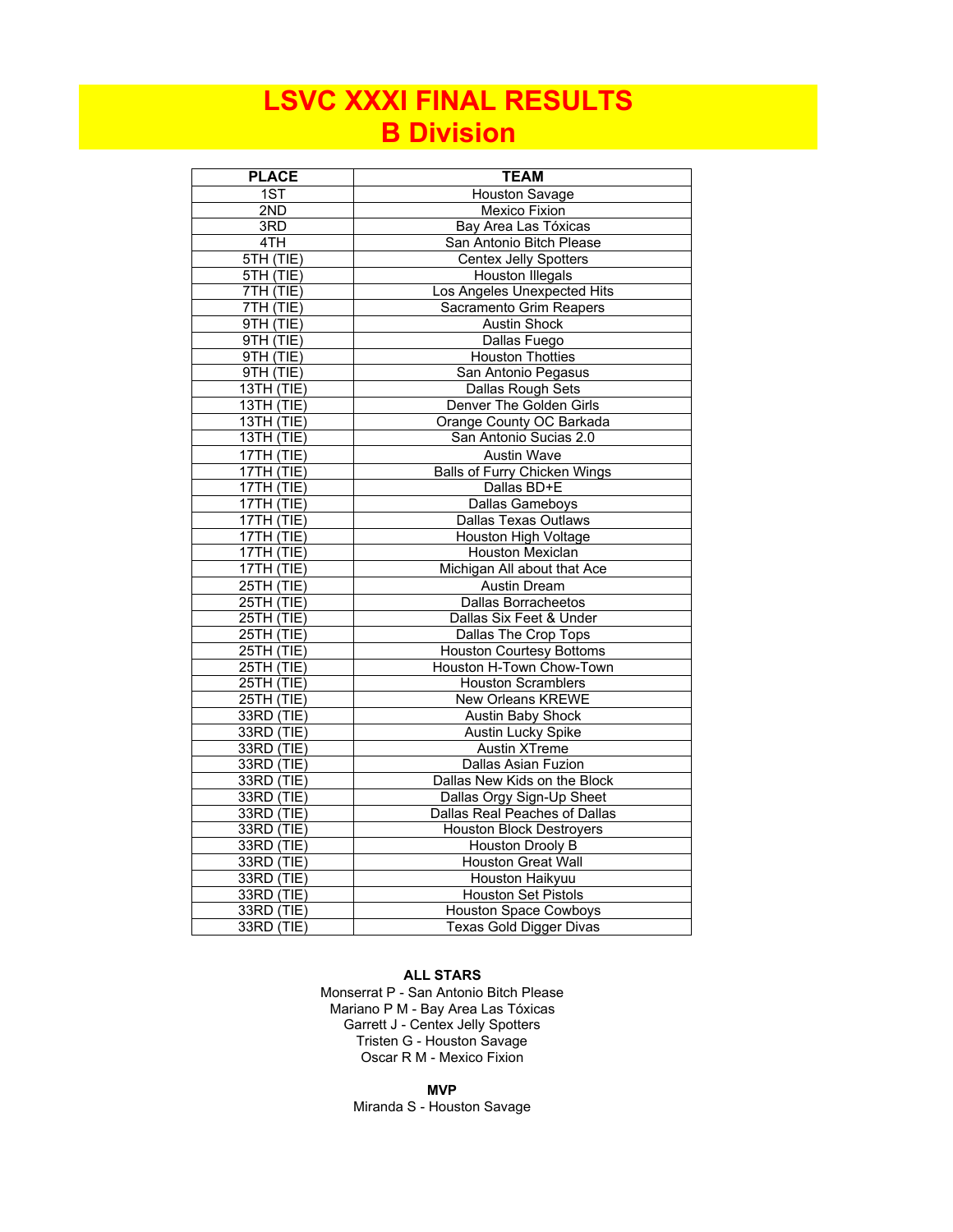# **LSVC XXXI FINAL RESULTS BB Division**

| <b>PLACE</b>             | <b>TEAM</b>                                     |
|--------------------------|-------------------------------------------------|
| 1ST                      | Puerto Rico BORINQUEN VOLLEY                    |
| 2ND                      | <b>PUR Team RUSH</b>                            |
| 3RD                      | Dallas Ultra Instinct                           |
| 4TH                      | Dallas Spartacus                                |
| 5TH (TIE)                | Dallas Vitra                                    |
| 5TH (TIE)                | Madison MUTOMBO                                 |
| 7TH (TIE)                | Dallas LFG                                      |
| 7TH (TIE)                | <b>Houston SVA</b>                              |
| 9TH (TIE)                | Dallas Eczacibasi Vitra                         |
| 9TH (TIE)                | Dallas We Dig 4 Play                            |
| 9TH (TIE)                | <b>Houston Outlaws</b>                          |
| 9TH (TIE)                | San Juan PR Palmar                              |
| 13TH (TIE)               | Cincinnati BTS: BornToSpike                     |
| 13TH (TIE)               | Dallas Sonora                                   |
| 13TH (TIE)               | <b>MIAMI FIERA</b>                              |
| 13TH (TIE)               | Nashville Cougars                               |
| 17TH (TIE)               | <b>Austin Alphas</b>                            |
| 17TH (TIE)               | <b>Dallas Chewblockas</b>                       |
| 17TH (TIE)               | Houston All Vaxxed & Thicc Snaxx                |
| 17TH (TIE)               | <b>Houston Black Jackals</b>                    |
| 17TH (TIE)               | Houston Drooly 2.0                              |
| 17TH (TIE)               | <b>Houston Heart Break Kids</b>                 |
| 17TH (TIE)               | <b>Houston Minas</b>                            |
| 17TH (TIE)               | <b>NYC Team Prototype</b>                       |
| 25TH (TIE)               | Albuquerque The Schitt's                        |
| 25TH (TIE)               | Bay Area Papis                                  |
| 25TH (TIE)               | Dallas Grandmas                                 |
| 25TH (TIE)               | Harker Heights Black Magic                      |
| 25TH (TIE)               | <b>Houston Drooly</b>                           |
| 25TH (TIE)               | <b>Houston Originals</b>                        |
| 25TH (TIE)               | <b>Houston Pancakes</b>                         |
| 25TH (TIE)<br>25TH (TIE) | San Antonio Borinquen<br>Woodlands Rolling 40's |
|                          |                                                 |

#### **ALL STARS**

Giovanni F - PUR Team RUSH Jorge L - Puerto Rico BORINQUEN VOLLEY Sawyer P - Madison MUTOMBO Victor P - Dallas Spartacus Vincente P - Dallas Ultra Instinct

**MVP**

Eric R - Puerto Rico BORINQUEN VOLLEY